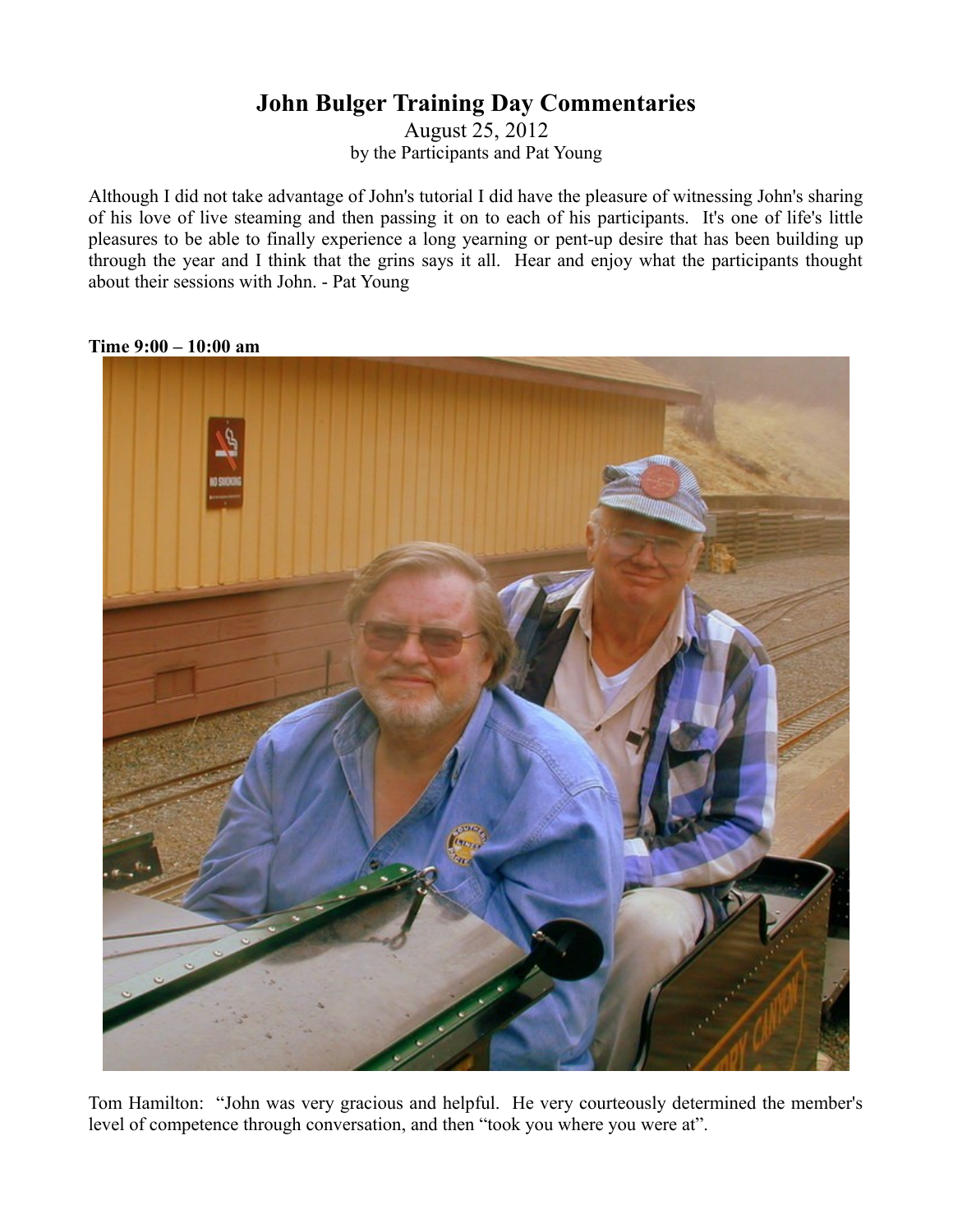John patiently guided me through a brief survey of the engine's controls and gauges, then was literally right behind me as he invited me to take control of the locomotive.

He was equally helpful in acquainting me with the club trackage and signal system.

Certainly Johns patient and generous spirit - sharing the use and operation of his locomotive, extended to his easy going manner of instruction. He certainly represents the best attributes of our club and our hobby, attributes which attract and sustain new members."



**Time 10:00 – 11:00 am**

Dan Swanson: "For those that had none or very little experience running a steam locomotive but wanted more here was a unique opportunity to do so. Thanks to the generosity of John Bulger I signed up for one of his steam practice sessions and brought a friend along with his 10 year old grandson who is an avid train fan. John is a patient instructor allowing newcomers to operate his highly crafted engine. Although I operated the Hines Atlantic club engine back in the late 80's I had not touched steam since except for one time so I was really rusty and felt like a newb when I sat at the controls. Unfortunately for John and embarrassing for me before our first loop was complete we derailed going through a switch and a major effort was underway to re-rail his larger scale engine and tender. After half an hour plus of grunting with heavy pry bars and jacks we were moving once more. Although my session was short I found it beneficial and motivating to continue on with my RSC 2-6-0 Mogul. I truly appreciated his time and the use of his engine."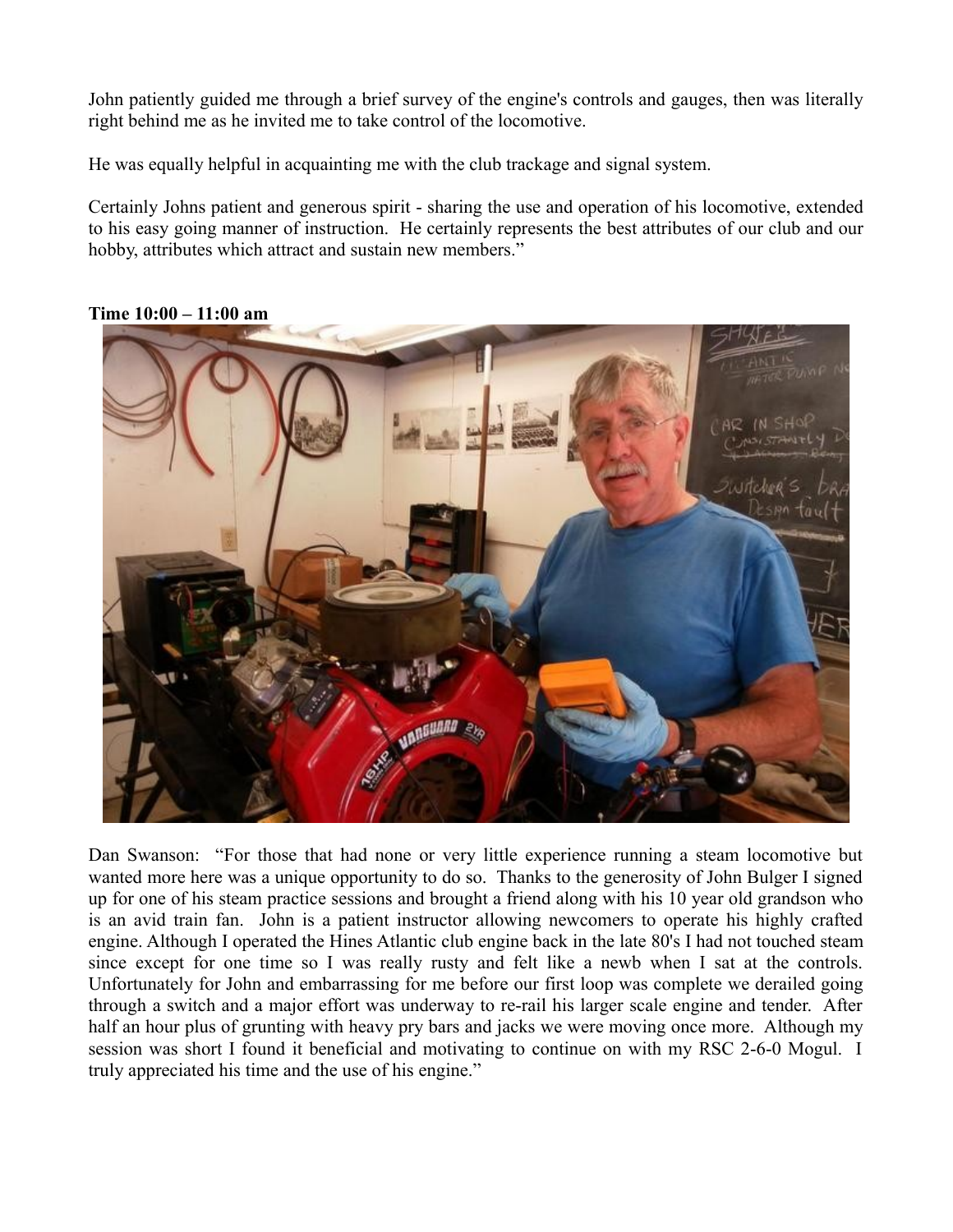**Time 11:00 – 12:00 am**



Bill Holland: "I don't have my own equipment to run at the GGLS, so some times I get to run the work train hauling ballast and what not. I am always eager at any chance to run a steam locomotive but I will never ask the owners for a try, just something I always thought to be very taboo.

I had a great time running Johns 7.5" gauge engine and so did everyone else who signed up to do so. I can't speak for the mindset of other owners and their equipment, it is not for me to judge, and everyone has their own reasons why, but I would think it could only be beneficial to the hobby, and our club for that matter if others offered what John did.

I can speak from a pilot and flight instructors point of view, and one of the greatest enjoyments I have in the cockpit is when I take people up for their first flight or first flying lesson, to tell them that they have the controls and see their eyes light up as a dream came true.

I would think that people in this hobby may just find the same amount of joy doing the same with their equipment.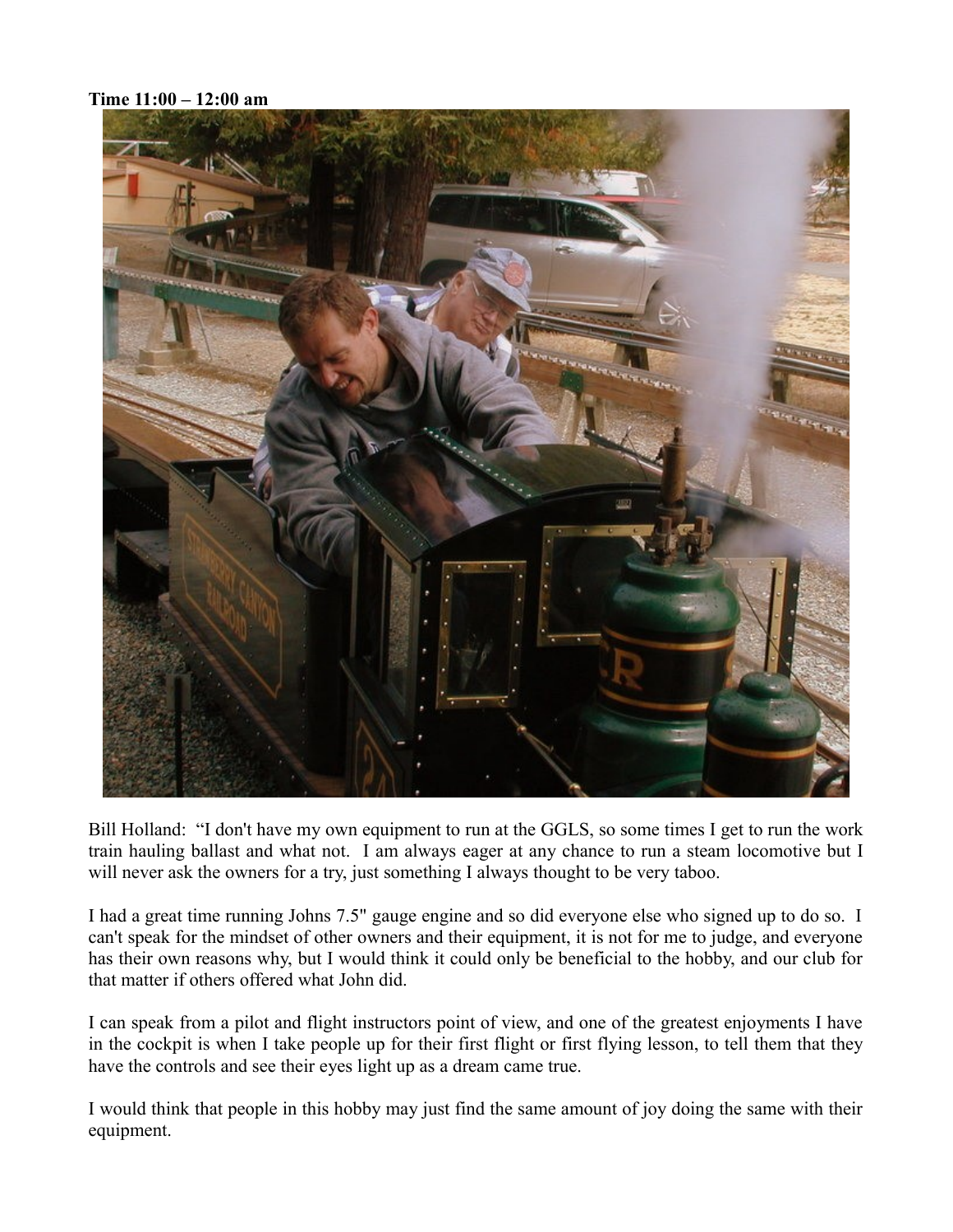The only other time I ran a steamer was by a gracious person at the FLLS who let me run their Allen 10 wheeler one lap around the track.

Perhaps a trend could develop? Thanks John!"



**Time 12:00 – 1:00 pm**

Stephen , Alicia, Matthew & Jonathan Franaszek:

"Mr. Bulger's instruction was very good. His locomotive steamed well and was easy to run. I would love to run it again – hint, hint! Thank you, Mr. Bulger for this great opportunity and for the use of your impressive engine!" - Matthew Franaszek, 14

"The locomotive's performance was amazing!" – Jonathan Franaszek, 10

"As a spouse of a Live Steamer and as a mom of young Live Steamers, I very much appreciated the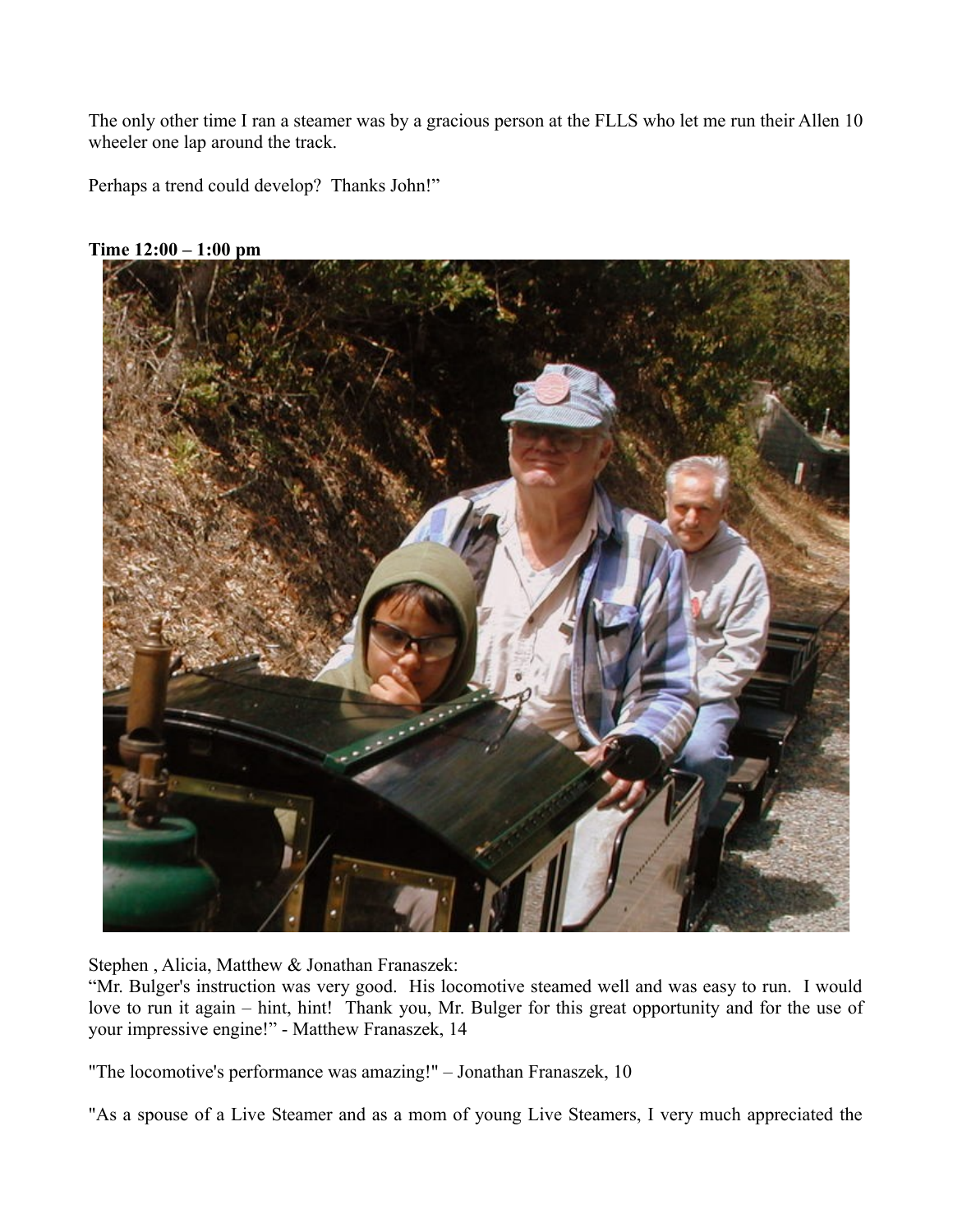opportunity to experience firsthand what all of the excitement is about up there at GGLS! John was very friendly and welcoming. His passion for live steam and for his exquisite-work-of-art Strawberry Canyon #24 was infectious. He was an excellent listener and he customized his instruction depending on who he was speaking with, whether the person was my more experienced and super enthusiastic 14 year-old or my "following-in-his-brother's-footsteps" 10-year-old or my novice self. John was very generous with his time, equipment and expertise. I think that offering these kinds of experiences are educational and help generate interest in this favorite occupation and help develop the next generation of GGLS members. Thank you, John, for sharing your knowledge, experience and, especially Strawberry Canyon 24!" – Alicia Mendoza, Wife and Mom of Live Steamers

"Mr. Bulger was very generous to offer his time and effort to educate and train the next generation of Live Steamers. I do not know if he has worked with young people, but he was amazingly patient and made this a fun and educational activity for both of my boys, who are at very different stages of understanding when it comes to steam engines. He did a great job of promoting the live steam hobby." – Stephen Franaszek



**Time 1:00 – 2:00 pm**

John Bouey: "We should encourage other members to share their engines with the club membership. John was very gracious and I don't mean that everyone need to go that far, but if they would at least bring their engines out and do a demo and take us for some rides that would be enough.

I think an article in the *Callboy* (like this? - Pat) should thank John for his sharing and hopefully let other members know just how great the experience was (I know the members both before and after me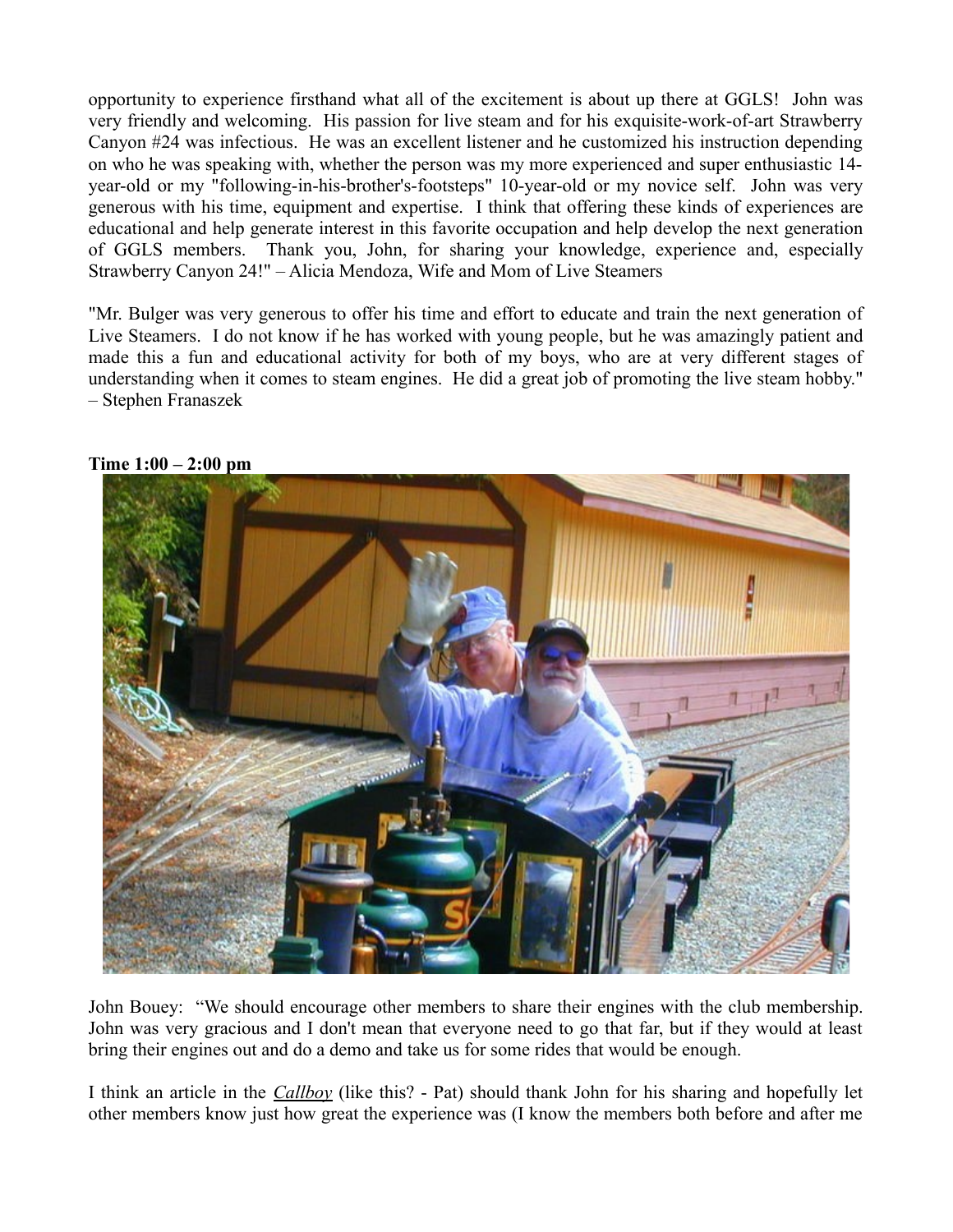had similar experiences)."



**Time 2:00 – 3:00 pm**

Ken Reinhart: "John was an excellent teacher and surprisingly patient with both my father and I. I had a little bit of previous experience so I had the basic concept down but John took his time showing everything we needed to know. John started us off running on just residual steam pressure so as not to bombard us with too much information at once. After we were familiar with basic handling he showed us how to light the fire, use the injector and maintain the fire via atomizer/blower.

GGLS is a far drive for me (70 miles) and we just barely made our 2 pm appointment. But John was nice about it and we got started right away. I think 2 hours would have been perfect in terms of time but I was happy with the way things turned out and John was very free with answers to all our questions."